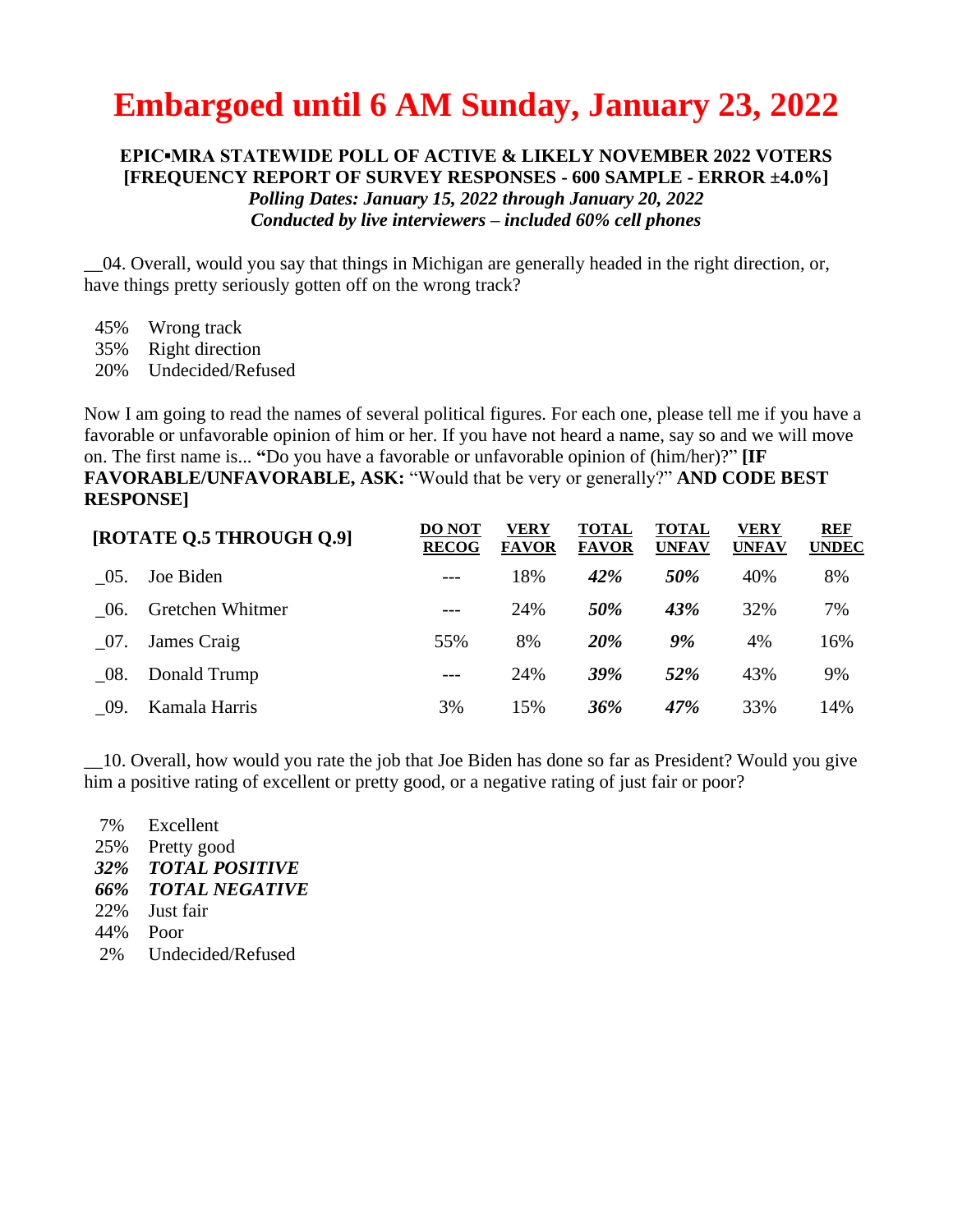\_\_11. How would you rate the job that Gretchen Whitmer is doing as Governor? Would you give her a positive rating of excellent or pretty good, or a negative rating of just fair or poor?

- 15% Excellent
- 30% Pretty good
- *45% TOTAL POSITIVE*
- *52% TOTAL NEGATIVE*
- 22% Just fair
- 30% Poor
- 3% Undecided/Refused

\_\_12. Thinking about the November 2022 general election, do you think that Gretchen Whitmer should be reelected Governor of Michigan, should someone else be given a chance to serve as Governor, or do you think that Gretchen Whitmer should be replaced as Governor of Michigan?

- 41% Reelect Gretchen Whitmer as Governor
- 30% Replace Gretchen Whitmer as Governor
- 19% Give someone else a chance to serve as Governor
- 10% Undecided/Refused

\_\_13. If the election for Governor were held today and the candidates were **[ROTATE]** James Craig and Gretchen Whitmer, would you vote for **[ROTATE]** James Craig the Republican or Gretchen Whitmer the Democrat?

**[IF UNDECIDED, ASK:** "Well, if the election was being held today, and you had to decide right now, which candidate would you lean toward?" **AND CODE BEST RESPONSE]**

- 35% James Craig the Republican
- 9% Lean toward Craig the Republican
- *41% TOTAL VOTE CRAIG*

## *46% TOTAL VOTE WHITMER*

- 41% Gretchen Whitmer the Democrat
- 5% Lean toward Whitmer the Democrat
- 13% Undecided/Refused

\_\_14. Thinking about the current condition of the Michigan economy and the employment situation, would you give the Michigan economy a positive rating of excellent or pretty good, or a negative rating of just fair or poor?

- 3% Excellent
- 26% Pretty good
- *29% TOTAL POSITIVE*
- *65% TOTAL NEGATIVE*
- 36% Just fair
- 29% Poor
- 6% Undecided/Refused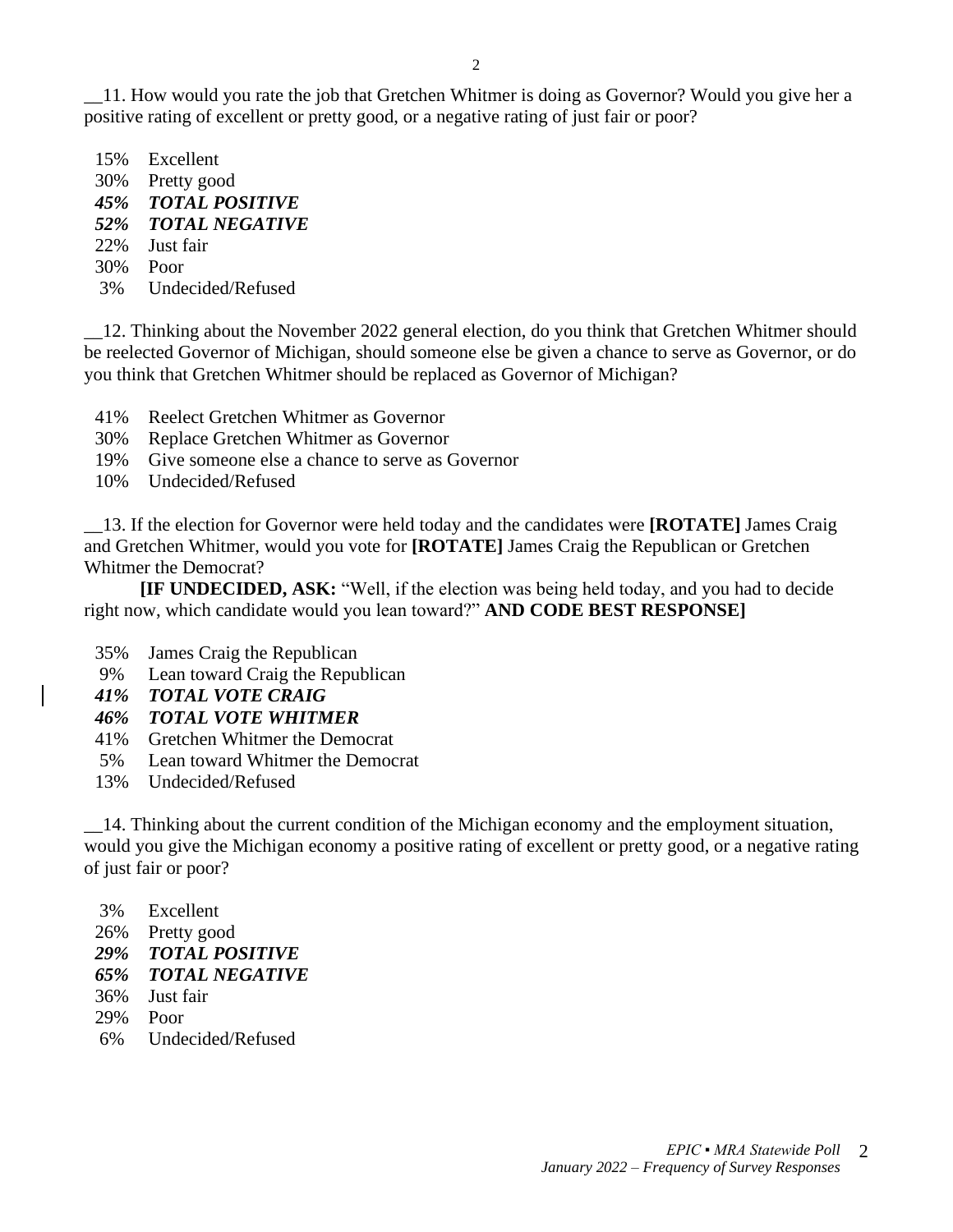On another topic…

\_\_22. Over the last couple of months, would you say the COVID 19 crisis has improved, gotten worse, or remained about the same? **[IF BETTER/WORSE, ASK: "**Would that be much or somewhat?" **AND CODE BEST RESPONSE]**

3

- 45% Gotten worse
- 36% Remained the same
- 13% Improved
- 6% Undecided/Refused

Finally, I would like to ask a few questions about you - for statistical purposes only.

\_\_33. Do you think of yourself as pro-choice, meaning that you support allowing women to have the right to an abortion, or do you consider yourself pro-life, meaning that you oppose abortions, except when it is necessary to save the life of the mother?

- 56% Pro-choice women have the right to an abortion
- 34% Pro-life against abortions except to save life of mother
- 10% Undecided/Refused

\_\_34. Do you have school age children aged 18 or younger living in your household?

30% Yes 69% No 1% Undecided/Refused

\_\_36. Could you please tell me in what year you were born? **[IF REFUSED, ASK:** 'Would you please tell me into which of the following categories your age would fall? Please stop me when I get to a category that applies to you.' **AND READ 1 TO 4]**

## **[RECORD YEAR HERE \_\_\_ \_\_ \_\_ \_\_ \_\_ AND THEN CODE BELOW]**

|    | 19% 18 to 34 years              | $(1988 \text{ to } 2004)$  |
|----|---------------------------------|----------------------------|
|    | 23\% 35 to 49                   | $(1973 \text{ to } 1987)$  |
|    | 30\% 50 to 64                   | $(1958 \text{ to } 1972)$  |
|    | 27\% 65 and over                | $(1957 \text{ or before})$ |
| 1% | Undecided/Refused (DO NOT READ) |                            |

\_\_37. What is the last grade or level of schooling you completed? **[DO NOT READ – CODE BEST RESPONSE]**

- 1% 1st to 11th Grade
- 21% High School Graduate
- 3% Non-college post high school (technical training)
- 34% Some college
- 27% College graduate
- 13% Post graduate school
- 1% Undecided/Refused